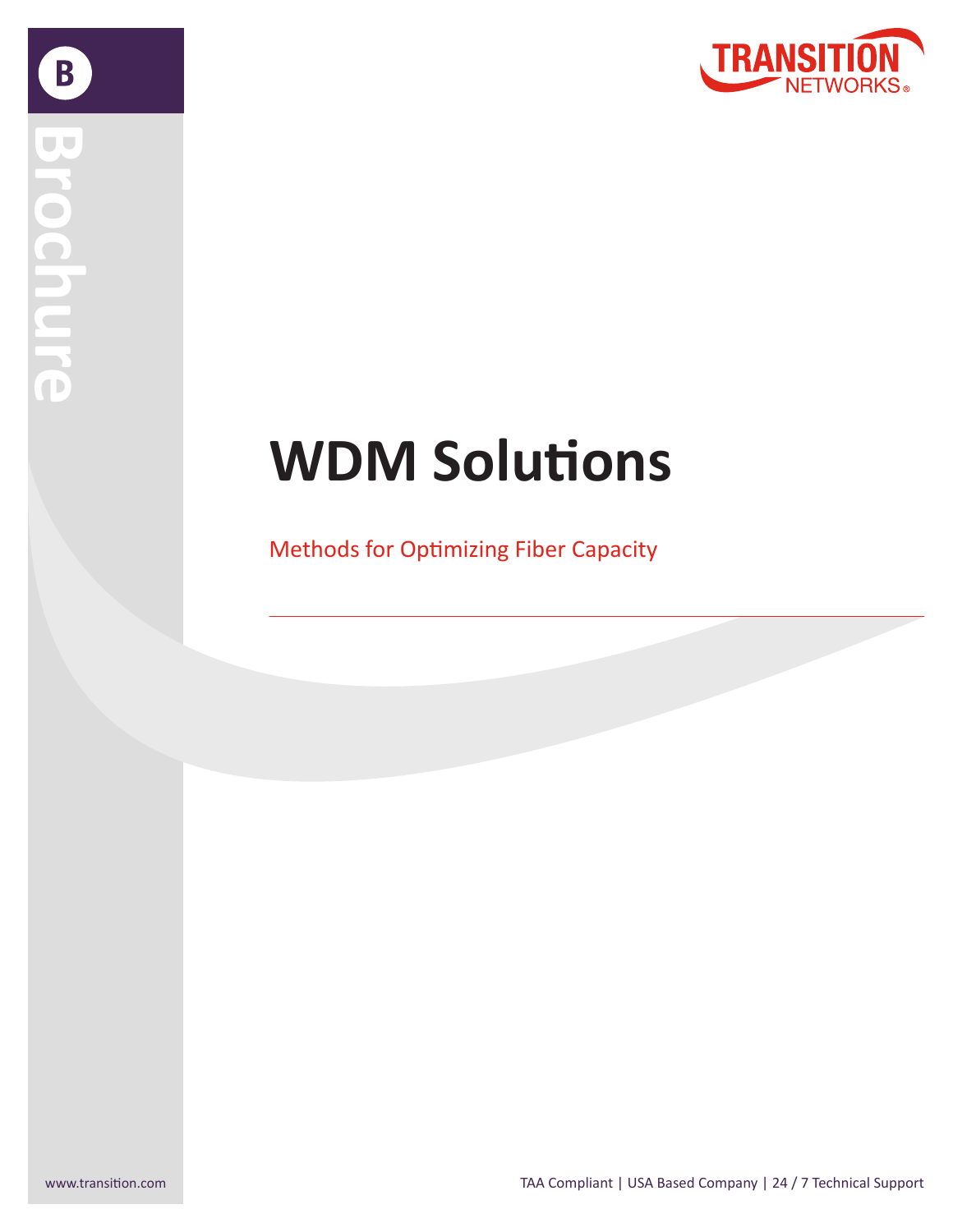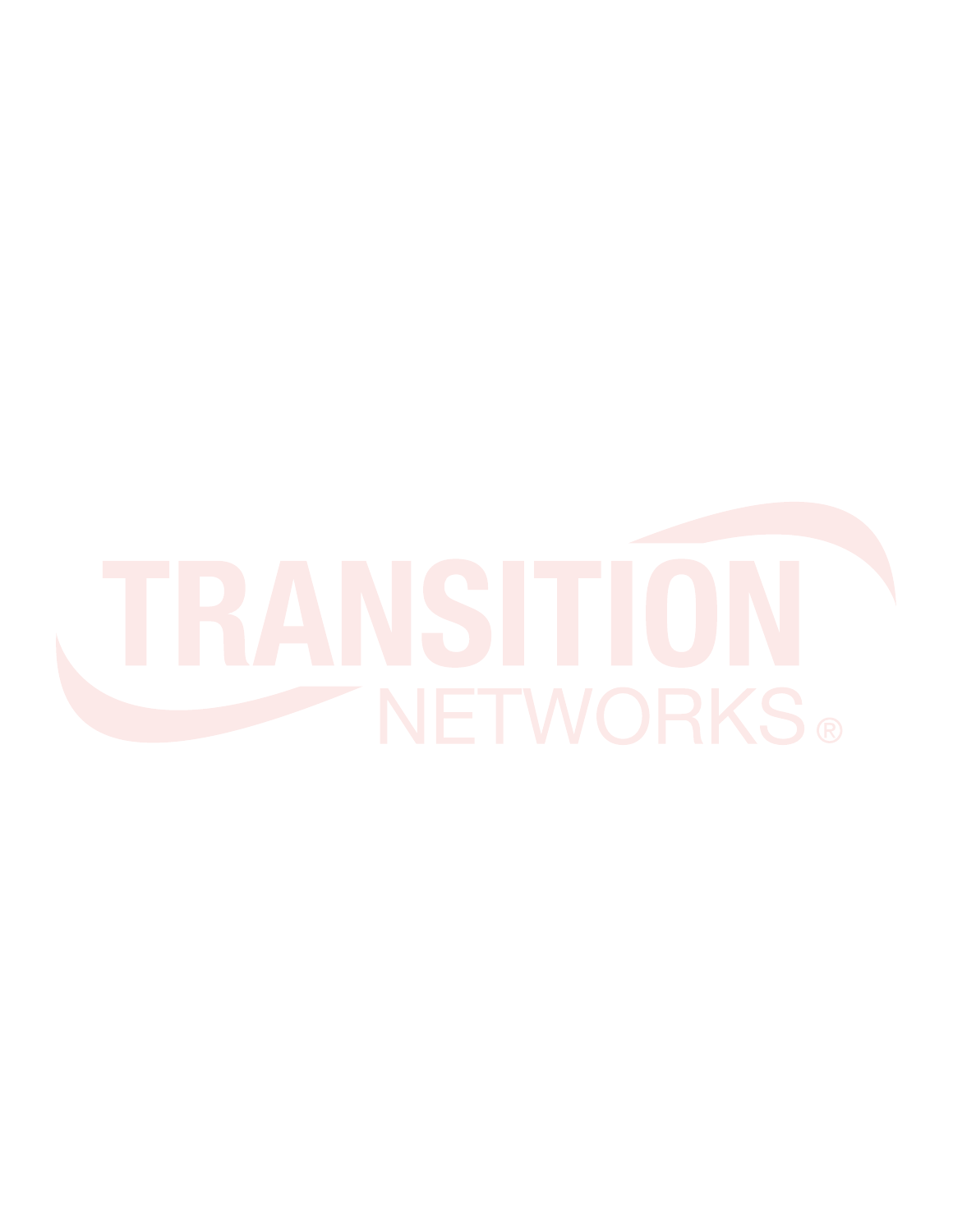



# **Introduction to WDM**

### **Overview**

Demands on today's voice, video, and data networks are becoming more complex – requiring more bandwidth and faster transmission rates over ever increasing distances. To meet these demands, network managers are relying more on fiber optics. But the reality that many providers, enterprise corporations, and government entities are facing is that once their available fiber infrastructure is exhausted, laying more fiber is no longer an economical or feasible option. It is essential to find more cost-effective methods to get more out of the existing infrastructure.

Wave Division Multiplexing (WDM) technologies can increase capacity on the existing fiber infrastructure. WDM is a technology which multiplexes multiple optical signals onto a single fiber by using different wavelengths, or colors, of light. By utilizing WDM communication methods, network managers can realize a multiplicative effect in their available fiber's capacity.

### Benefits

- Economical solution for relieving fiber exhaustion
- Expand capacity using existing fiber infrastructure
- Passive multiplexing/de-multiplexing is agnostic to speed and protocol
- Plug-and-play installation requires no configuration
- Saves cost over trenching, pulling, or leasing new fiber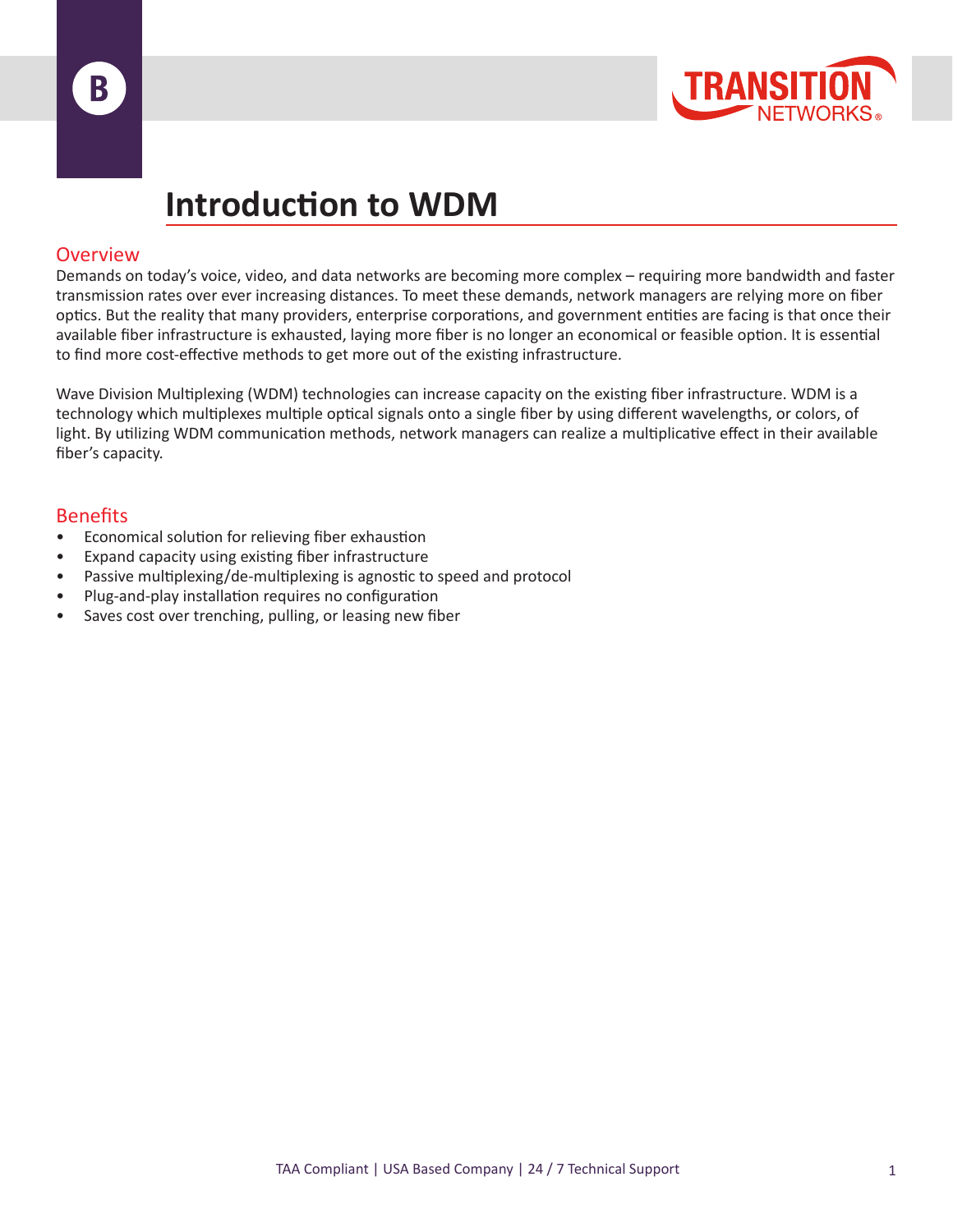

# **BWDM & DWDM**

### Bi-Directional Wave Division Multiplexing (BWDM)

BWDM (also referred to as: bidi, simplex, and single strand) is the least expensive WDM solution. While BWDM offers users the greatest cost savings, it is also the most limiting as far as future proofing your network. The benefits of BWDM include:

- Inexpensive
- Requires little or no change to the general network design
- Doubles the capacity of existing fiber routes



### Dense Wave Division Multiplexing (DWDM)

DWDM is referred to as "Dense" because it packs wavelengths closer together than WDM (wavelength division multiplexing) and CWDM (coarse wavelength division multiplexing) methods. DWDM is one of the dominant technologies used to utilized for fiber cable applications. It multiplexes a group of wavelengths into and transmits over a single core fiber.

DWDM is used primarily in high-capacity long-haul networks. One of the advantages of DWDM Systems reduced use of fiber cores to transmit and receive high capacity data. With a single core fiber cable, it could be divided into multiple DWDM channels. DWDM makes network expansion easy and with low cost, especially for limited fiber resources and no need for extra fiber but need for additional wavelengths.

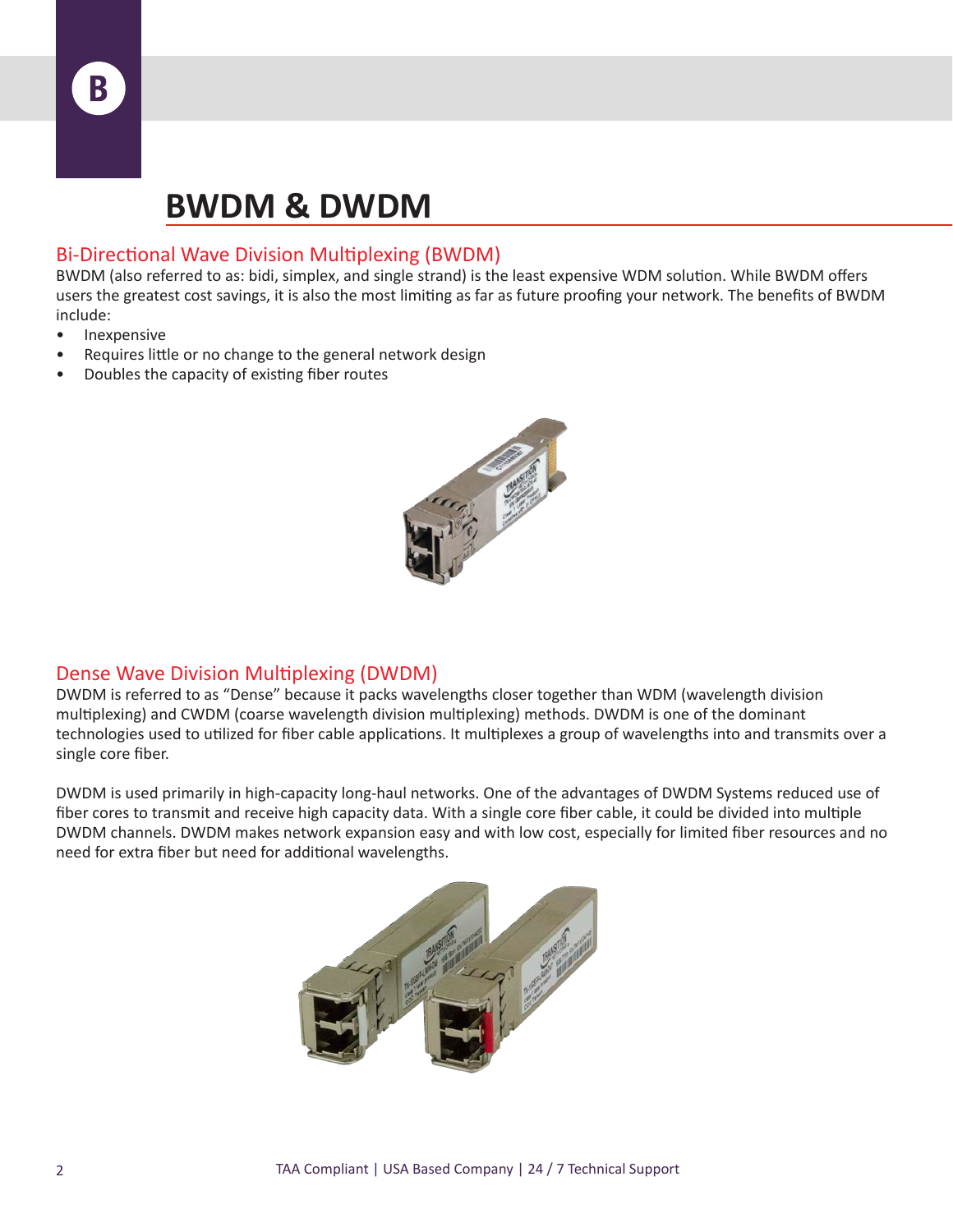

# **CWDM and WDM Applications**

### Coarse Wave Division Multiplexing (CWDM)

CWDM is a simple and affordable method to maximize existing fiber by decreasing the channel spacing between wavelengths. The benefits of CWDM include:

- Passive equipment that uses no electrical power
- Extended Temperature Range (0˚C 70˚C)
- Lower cost per channel than DWDM
- Scalability to grow fiber capacity with little or no increased cost
- Protocol transparent
- Simple to install and use

Since CWDM is a passive technology, it allows for any protocol to be transported over the link, as long as it is at a specific wavelength (i.e. T1 over fiber at 1570nm transported alongside 10 Gbps Ethernet at 1590nm). Because the multiplexers simply refract light at any network speed, regardless of the protocol being deployed, CWDM can help to future proof the networking infrastructure.

Another benefit to the passive CWDM technology is that no configuration is necessary, which makes CWDM a low-cost and effortless technology to implement. The most complex step in CWDM integration is aligning and connecting the patch cables from the correct wavelength optic to the correct port on the multiplexers on each end of the link.

### BWDM

Transition Networks offers a variety of products with bi-directional optics, which accommodate bi-directional SFPs, to double your fiber capacity. Typically a BWDM deployment will use the 1310nm and 1550nm wavelengths. BWDM products are deployed in pairs to ensure the TX and RX of each device are not using the same wavelengths. In the example below, the multiplexers could be Ethernet, DS1 - T1/E1, DS3 - T3/E3, or any other protocol.

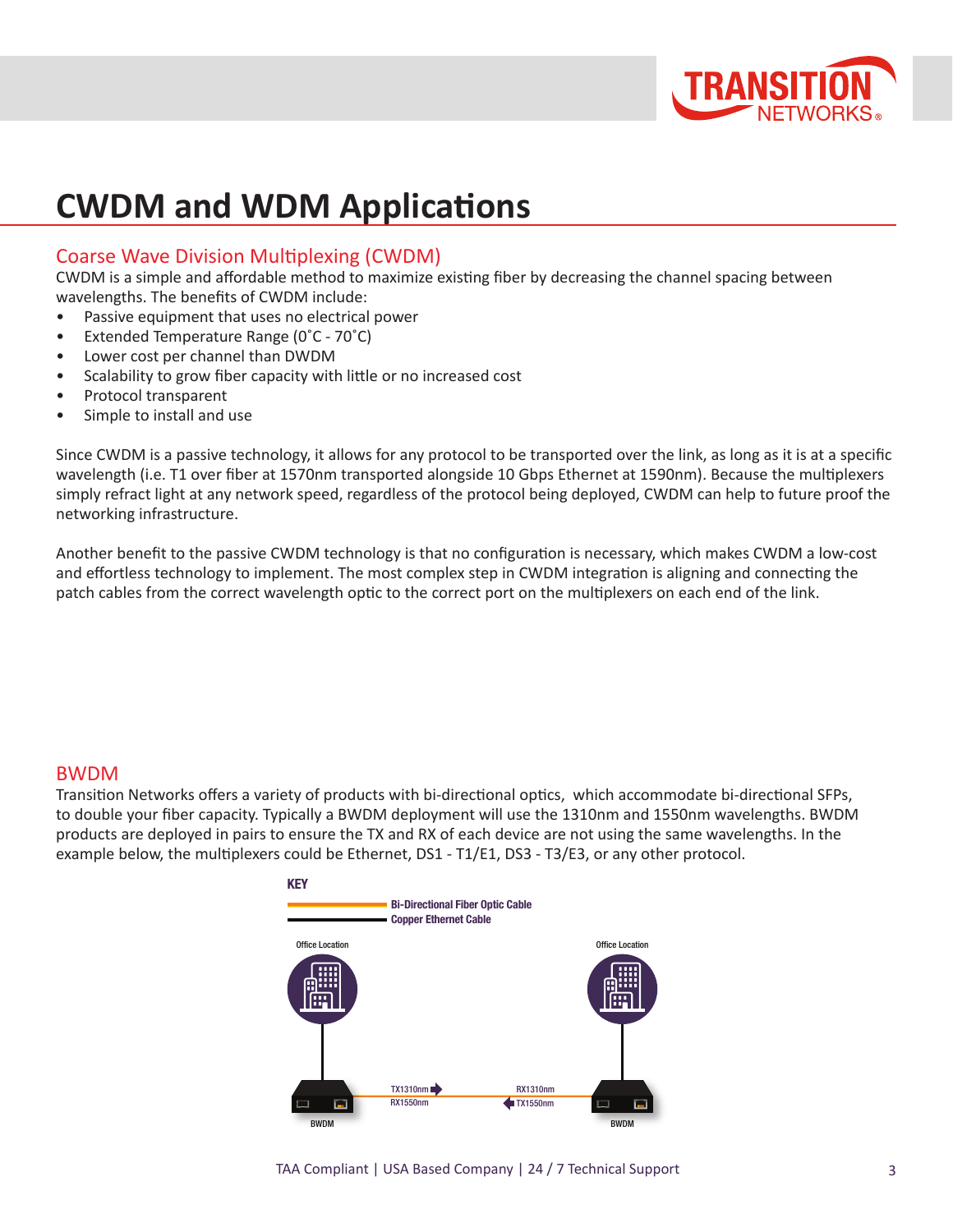# **CWDM Applications**

### CWDM Mux / Demux

Using CWDM multiplexing technology paired with wavelength specific optics in Transition Networks' fiber optic devices and switching products allows you to realize the full benefit of CWDM technology. The modular approach that Transition Networks takes toward CWDM deployments makes scaling a project to fit your exact needs easy and affordable. Transition Networks also offers products that optimize standard fixed optic wavelengths on existing products by converting them to the appropriate CWDM "color" or wavelength.



### CWDM Add/Drop Modules

Optical add/drop modules provide a means to insert or remove a single wavelength of light from a fully multiplexed group. Add/drop technology allows for intermediate locations to easily access the common fiber segment linking all the network nodes together. Wavelengths that are not specifically added or dropped simply pass through the add/drop module and continue on to the next network node. Additional add/drop modules can be added in the event that more than one intermediate location exists or if multiple wavelengths are required at one location.

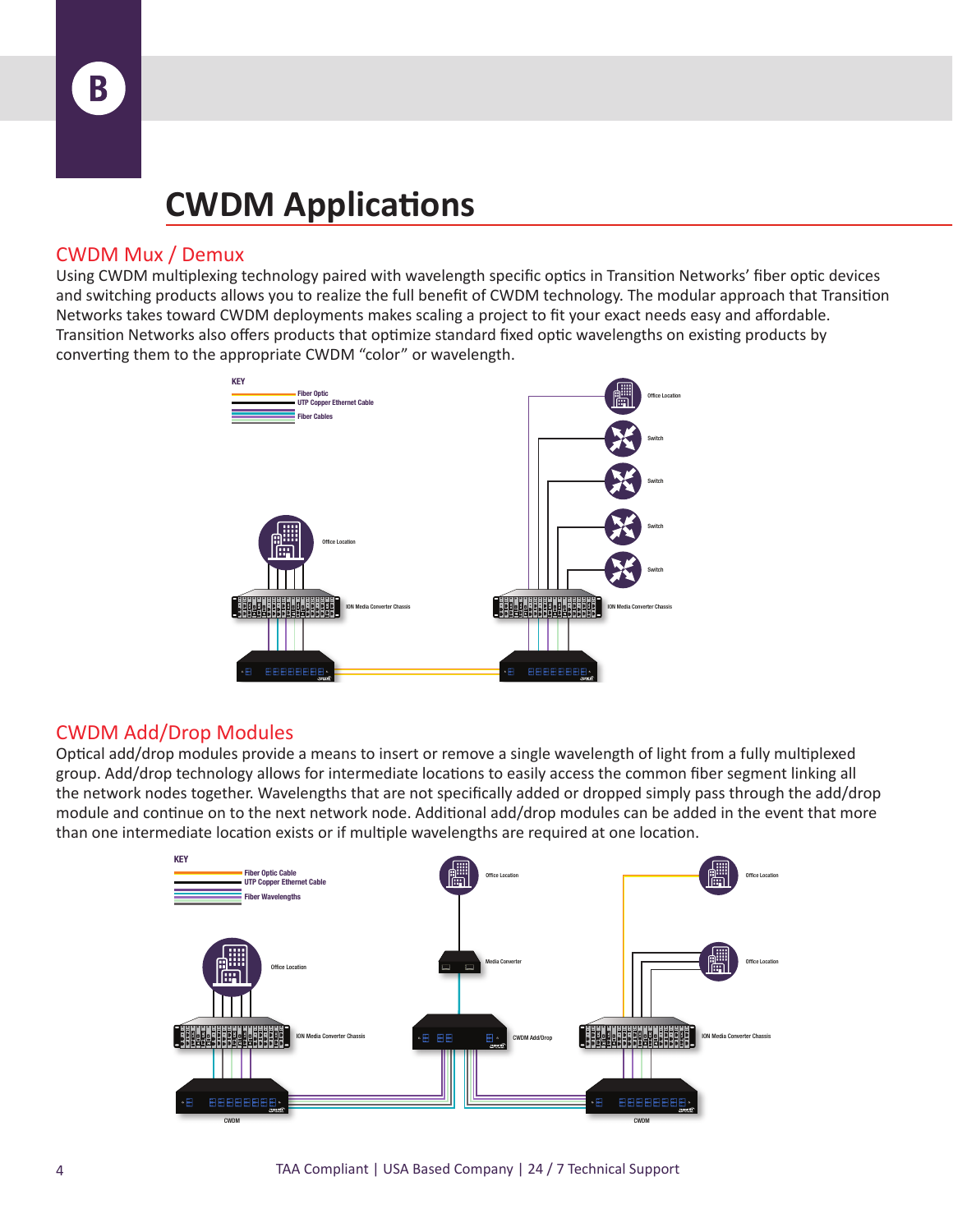

# **Ordering Information**

Transition Networks' CWDM devices are available in two main configurations: Optical Add/Drop Multiplexer (OADM) modules and Multiplexer/Demultiplexer (Mux/Demux) modules. Each module is a pluggable card that slides into a one rack unit (1RU) chassis which accommodates 2 modules and mounts into a 19" equipment rack.

| <b>CWDM SFP Modules</b>                                         |                            |                   |                      |                 |
|-----------------------------------------------------------------|----------------------------|-------------------|----------------------|-----------------|
| <b>Fast Ethernet</b>                                            |                            | <b>Fiber Type</b> | <b>Compatability</b> | <b>Distance</b> |
| 100Base-FX/OC-3 single mode (LC) with DMI                       | TN-SFP-OC3S8-Cxx Series    | <b>SM</b>         | <b>MSA</b>           | 80KM            |
| <b>Gigabit Ethernet</b>                                         |                            |                   |                      |                 |
| 1000Base-LX/Fiber Channel 1x single mode (LC) with DMI          | TN-SFP-LX8-Cxxx Series     | <b>SM</b>         | <b>MSA</b>           | 80KM            |
| 1000Base-LX/ZX Fiber Channel single mode (LC) with DMI          | TN-CWDM-SFP-1xx0 Series    | <b>SM</b>         | Cisco                | <b>80KM</b>     |
| <b>Gigabit Ethernet / 10 Gigabit Ethernet</b>                   |                            |                   |                      |                 |
| 10GBase-ZR/1000Base-ZX, SFP+ with DMI single mode (LC)          | TN-10GSFP-LR8M-Cxx Series  | <b>SM</b>         | <b>MSA</b>           | <b>80KM</b>     |
| <b>10 Gigabit Ethernet</b>                                      |                            |                   |                      |                 |
| 10GBase-LR/LW/10G Fiber Channel, SFP+ with DMI single mode (LC) | TN-CWDM-10G-1xx0-40 Series | <b>SM</b>         | Cisco                | 40KM            |
| 10GBase-LR/LW/10G Fiber Channel, SFP+ with DMI single mode (LC) | TN-CWDM-10G-1xx0-80 Series | <b>SM</b>         | Cisco                | 80KM            |

| <b>DWDM SFP Modules</b>                                         |                           |    |            |             |
|-----------------------------------------------------------------|---------------------------|----|------------|-------------|
| <b>10 Gigabit Ethernet</b>                                      |                           |    |            |             |
| 10GBase-ER/ZR or 1000Base-LX/ZX, SFP+ With DMI Single Mode (LC) | TN-10GSFP-LRxM-Dxx Series | SM | <b>MSA</b> | 40KM - 80KM |

| <b>CWDM Mux/Demux</b>                                  |                         |                 |  |
|--------------------------------------------------------|-------------------------|-----------------|--|
| <b>Add/Drop Mux</b>                                    |                         | <b>Channels</b> |  |
| 1 Channel with E/W lines                               | CWDM-A2A8xxLCR-B Series |                 |  |
| <b>Mux/Demux</b>                                       |                         |                 |  |
| 4 Channel + OSC Duplex LC                              | CWDM-M551LCR-B          | 4               |  |
| 8 Channel + OSC Duplex LC                              | CWDM-M947LCR-B          | 8               |  |
| 16 Channel + OSC Duplex LC                             | CWDM-M1631LCR-B         | 16              |  |
| *sold separately<br><b>Acessory</b>                    |                         |                 |  |
| 10" Back Mount Chassis, 18H High, bolds 2 CWDM Modules | $CUMMA$ $MDAOD2$        |                 |  |

' Rack Mount Chassis, 1RU High, holds 2 CWDM Modules CWDM-MB19R2

### For more information on our WDM Products, please view our SFP & CWDM Mux/Demux Catalog at transition.com/catalog.